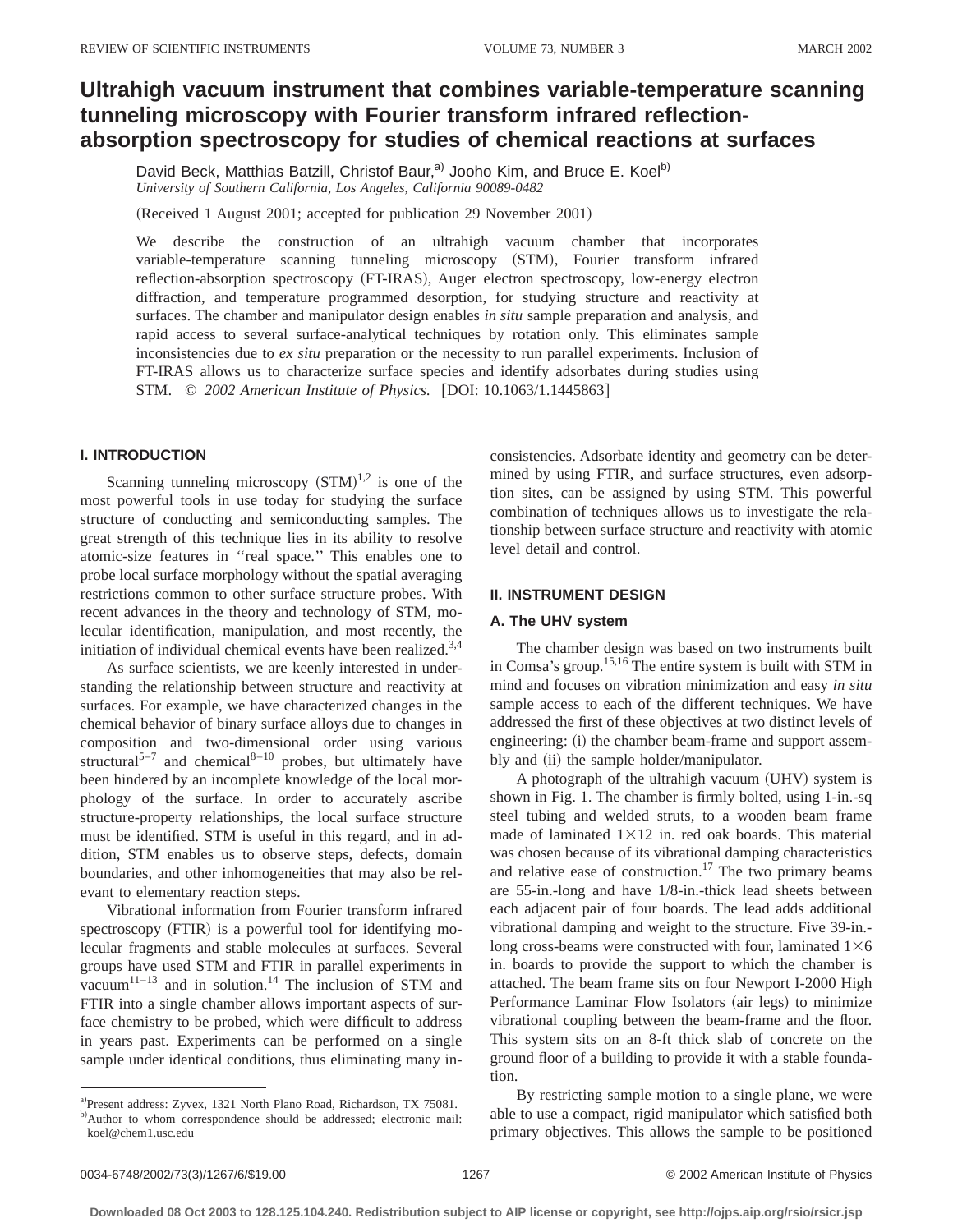

FIG. 1. Photograph of the UHV-STM chamber. (1) STM transfer-rod bellows, (2) CMA, (3) FT-IRAS mirror and detector purge boxes, (4) QMS, (5) LEED optics,  $(6)$  cryostat cold finger,  $(7)$  wooden beam frame, and  $(8)$ laminar flow air legs.

for different techniques by rotational only, while enabling minor "*x*/*y*" adjustments needed for optimization. Figure 2 shows a cross section of the chamber across the instrumental plane including the various techniques as they are situated around the sample. Current instrumentation includes a custom STM head connected to an RHK 1000 controller,



FIG. 2. Cross section of the chamber in the surface analysis plane showing the instrumentation.



FIG. 3. Cross section of the sample holder: (1) STM, (2) copper-braid clamp,  $(3)$  copper braid,  $(4)$  secondary copper block,  $(5)$  support feet,  $(6)$ O-ring elastomer vibration isolators,  $(7)$  pushing-and-pulling screws,  $(8)$ stainless-steel support tube,  $(9)$  primary copper block,  $(10)$  clamp for thermocouple and tunneling-current wires,  $(11)$  mirror for monitoring tip position during course approach,  $(12)$  filament,  $(13)$  sample and three supporting sapphire disks, (14) upper Mo section, and (15) lower Mo block.

double-pass CMA (Perkin Elmer 11-055) for Auger electron spectroscopy (AES), ultraviolet photoelectron spectroscopy, and x-ray photoelectron spectroscopy, Fourier transform infrared reflection-absorption (FT-IRAS) optics and instrumentation (Mattson model 6020), quadrupole mass spectrometer  $(QMS)$  (UTI 100C) used for residual gas analysis and temperature programmed desorption (TPD), and reverse-view low-energy electron diffraction (LEED) optics (PRI RVL-120).

Directed toward the sample from out-of-plane positions are also an ion gun (Perkin Elmer 20-045) for sample cleaning, several resistively heated, metal evaporators for metal (e.g., Sn, Ag, and Ge) deposition, and precision leak valves (Varian 951-5106) for gas dosing. The system is pumped by two 220-l/s ion pumps (Perkin Elmer), which can be isolated by an 8 in. gate valve, and a turbomolecular pump (Pfeiffer TMU260) backed by a two-stage mechanical pump (Alcatel). The system has a typical base pressure of  $2 \times 10^{-10}$  Torr following bakeout. It is necessary to turn off the turbomolecular and mechanical pumps during imaging with the STM, and so vacuum ballast is employed for continuous pumping of the differentially pumped seal in the manipulator.

#### **B. Sample holder**

The sample holder was adapted from a design used by Comsa's group.15,16 It must provide vibration isolation and allow for heating, cooling, and positioning of the sample. As shown in Fig. 3, the entire assembly consists of four main parts: molybdenum sample holder, primary copper block, secondary copper block (braid clamp), and stainless-steel tube.

The molybdenum sample holder is made of two parts. The lower portion is firmly fixed to the primary copper block by pushing-and-pulling screws. Two Ta rods extend through a cavity in the center of the Mo sample holder and attach to a 0.25-mm thoriated tungsten filament that is used to heat the sample radiatively or by electron bombardment. A large sapphire disk  $(23.75\times1$  mm) and two smaller ones  $(12\times1$  mm), each with a 6.4-mm hole in the center, sit on top of the lower Mo piece. The sample sits on top of these and is held in place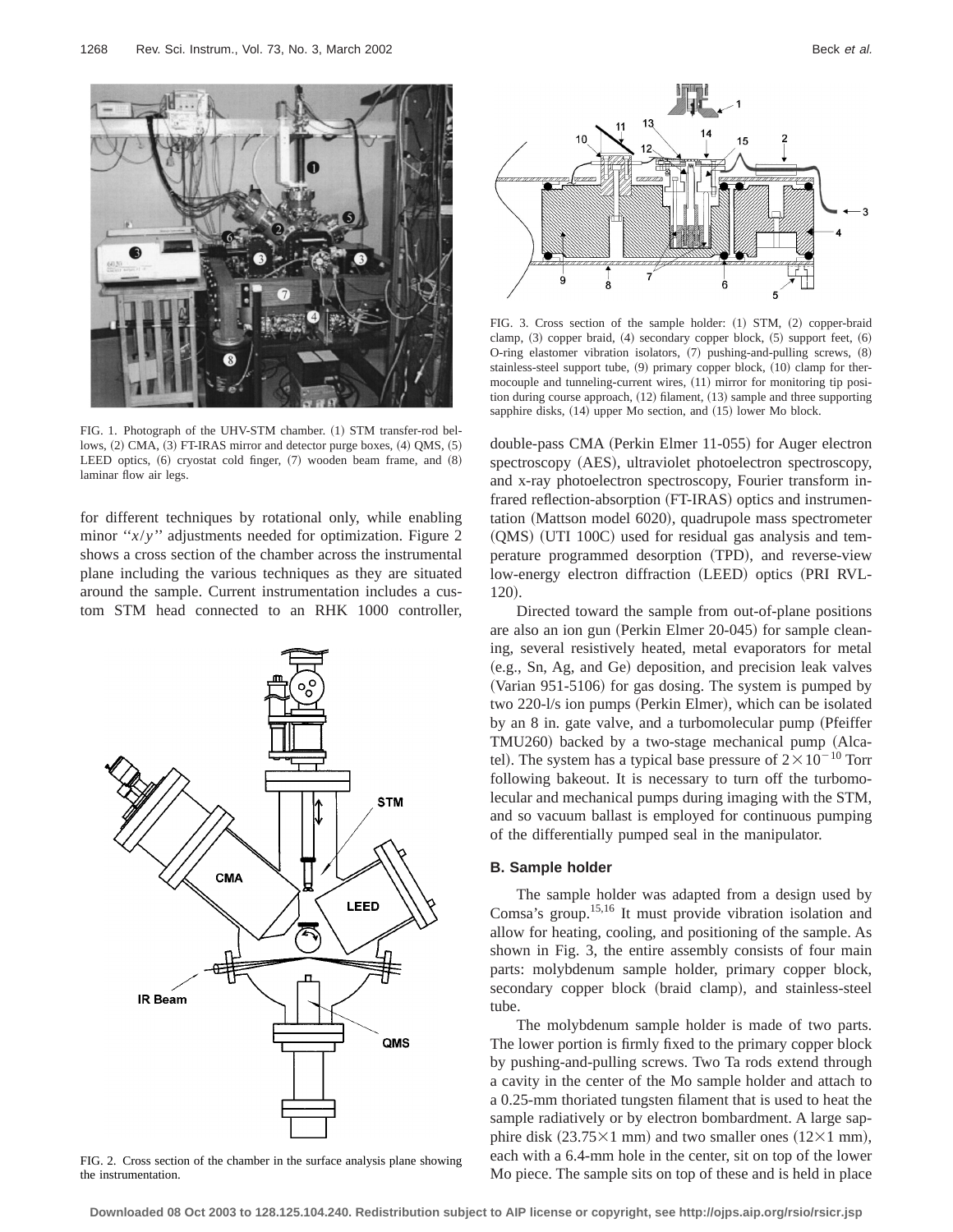by three tungsten leaf springs. These provide resilient mechanical contacts and resist deformation due to extensive temperature cycling, and are held in place by electrically isolated Ta screws. The upper Mo piece presses down on the sapphire disks and is held firmly in place with Mo screws. It also provides a flat surface for the STM to sit on while scanning. A chromel–alumel  $(Type K)$  thermocouple is spotwelded directly to the side of the sample to measure the temperature. A Kapton™-shielded wire is attached to one of the tungsten leaf-spring sample clamps to enable measurement of the tunneling current during STM and allow for biasing the sample. It is held rigidly, close to the sample, in a wire clamp  $(No. 10, Fig. 3)$  which also acts as a heat sink to minimize heating of the wire. The thermocouple is also captured by this wire clamp. Ceramic tubing isolates the thermocouple over the length of the manipulator. A copper braid is clamped to the underside of the lower Mo block to form a thermal bridge to the cryostat and allow for sample cooling.

The primary copper block is designed to provide inertial dampening for the Mo sample holder. Six stainless-steel pushing-and-pulling screws (three pushing and three pulling) rigidly fix the Mo sample holder to the copper block and thermally isolate it from the copper block since stainless steel conducts heat poorly at low temperatures. The purpose of the second copper block is to provide a mechanically isolated clamping point for the copper braid midway between the sample holder and the ''cold finger'' to reduce vibrations that arise from boiling cryogen.

The copper blocks are held in place within the stainlesssteel tube by Viton™ O-rings. These O-rings are press-fit into complimentary grooves in the copper blocks and circular stainless-steel clamps that fit snugly inside the outer tube. These clamps, and thus the entire assembly, are fixed in place with screws that extend through the stainless-steel tube into tapped holes in the clamps. The O-rings serve to isolate the copper blocks both electrically and vibrationally from the stainless-steel tube.

When the sample is positioned for STM imaging, the entire manipulator assembly is lowered so that ''feet'' attached to the bottom front of the tube come to rest on a tripod that is bolted to the bottom of the chamber. This setup holds the outer tube rigidly during scanning with the STM.

# **C. Cooling**

The sample is cooled using a Janis ST-400 UHV Supertran™ cryostat with temperature controller. Using liquid nitrogen, we have cooled the sample to 138 K, but we expect to reach 100 K with minor modifications. For future experiments, we plan to use liquid helium to achieve temperatures of 50–60 K. The cold finger is mounted on a 2.75 in. flange and extends 7.5 in. in to the chamber through a stainlesssteel support tube. The end of the cold finger protrudes 0.75 in. from the end of the tube, allowing easy access for attaching a copper braid. The cold finger is rigidly held by two sets of eight set-screws that extend through the tube and make point contact with the body of the cold finger. This setup provides stability for the cold finger and reduces vibrations of the rod. The use of a copper braid as the thermal conduit



FIG. 4. Cross section of STM head. The dumbbell and tip assembly is held against the rods by a SmCo magnet. Course approach is accomplished by application of a cycloid voltage waveform to the *z* component of the piezo.

between the sample holder and cold finger is a method used previously by several groups, and we have made only minor modifications in our design.15,18 Such a copper-braid capturing/decoupling device (Fig. 3 Nos. 2–4) between the cold finger and the sample holder attachment point has also been used previously and was shown to be effective.<sup>16</sup>

# **D. STM design**

The STM, which is a stand-alone version of a design by Mugele *et al.*,<sup>19,20</sup> was constructed using a single-piezo tube design that utilizes a segmented, nickel-plated EBL No. 2 piezo (Staveley Sensors Inc.) for coarse, as well as fine positioning. Figure 4 shows a schematic of this STM. One advantage of this design over a ''beetle'' with several legs, is that the compact structure of this design provides increased immunity to vibrations and improves reliability because of the significantly reduced number of electrode wires. Another significant advantage is that this design avoids the common problems encountered from changes in the surface of the attendant ramp used for coarse approach that are caused by deposition and gas exposures in the STM experiments. The piezo is glued using Torr-Seal™ onto a Macor<sup>™</sup> disk that fits snuggly into the top of the STM body and through which wiring extensions are inserted. Two stainless-steel rods are glued in place inside the piezo to form the tracks for translation of the tip holder. The tip is inserted into a ferromagnetic ''dumbbell'' assembly that is pulled against the tracks by a SmCo magnet. This dumbbell is held in place vertically by friction forces. Coarse approach of the tip is accomplished using a slip-stick mechanism whereby the tip assembly is ''shaken'' up or down by applying an appropriate cycloid voltage waveform to the  $z$  component of the piezo.<sup>19,20</sup> This design is very reliable and can be performed repeatedly without crashing the tip into the sample.

The STM is lowered onto the Mo sample holder from above using a linear motion drive as shown in Fig. 2. It is mounted at the end of a long transfer rod that allows us to position the STM head for scanning, tip exchange, and complete retraction during bakeout. The entire rod assembly consists of two sections. An upper transfer rod with ceramic tubing running down the outside for the STM wiring coming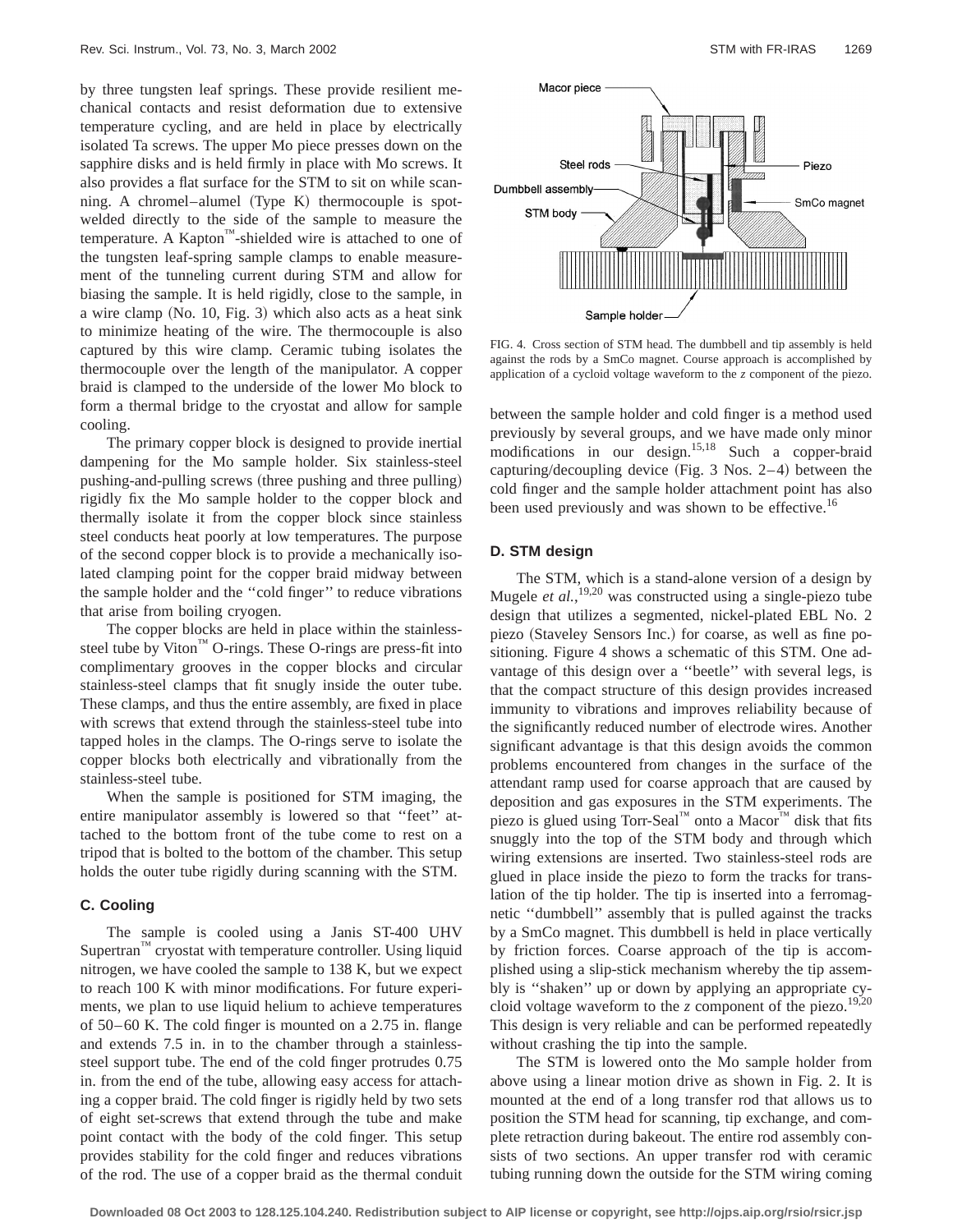

FIG. 5. FT-IRAS spectra of CO adsorbed on clean  $Pt(111)$ .

from the pin connector feedthrough, and a lower section made of two 5-in. half-cylinders through which thin gold wiring extensions are routed and to which the STM is attached. A metal collar and Viton<sup>™</sup> O-ring at the end of the upper section are designed to be ''captured'' by a support rigidly attached to the inside of the chamber in order to prevent the rod from shaking during scanning. In this position, the stainless-steel transfer bellows are fully compressed to further reduce vibrations. Below the collar, a 5-in. hollow cylinder (two halves) is attached that serves to protect the gold wiring  $(0.002 \text{ in.})$  and hold the STM. Two pins extend out from the top of the STM head through slots in the end of the hollow cylinder. When the STM head ''lands'' on the sample holder, the pins are moved out of contact with the cylinder by lowering the entire rod 1–2 mm further. This design ensures that the STM will be mechanically and electrically decoupled from the rod assembly in the scanning position. The STM contacts the sample holder via three 0.05 in. stainless-steel balls that are press-fitted into holes in the bottom of the STM body to minimize contact with the Mo sample holder surface. This allows the STM body to be maintained at moderate temperatures during sample cooling.

## **E. FT-IRAS**

A Mattson 6020 FTIR is operated in a remote-detection mode for IRAS measurements.  $CaF<sub>2</sub>$  windows are located on the chamber in the plane of rotation of the sample such that the incident/reflected angle of the IR beam is 7° with respect to the sample surface plane.

The mirror and external detector boxes used in FT-IRAS are firmly attached to the beam frame. Because the mirror boxes must be purged continuously using  $H_2O$ - and  $CO_2$ -free air for several hours prior to an experiment, beam path optimization must be performed prior to initiating an experiment. A MCT narrow band detector is used because of its high signal-to-noise over the operating bandwidth.

A FT-IRAS spectrum following a saturation dose of CO on Pt $(111)$  at 300 K is shown in Fig. 5.



FIG. 6. STM-tip heater and sputtering device: (1) STM tip and dumbbell,  $(2)$  molybdenum block,  $(3)$  stainless-steel tray,  $(4)$  filament,  $(5)$  tantalum cylindrical shield, (6) stainless-steel foil shield, and (7) ceramic tube.

## **F. In situ STM-tip transfer and cleaning**

Rigorous cleaning in vacuum of electrochemically etched, tungsten STM tips, is necessary to remove the tungsten oxide film, which coats the tip in order to improve the tunneling characteristics. Many different approaches have been discussed in the literature, but most of them involve high-temperature annealing<sup>21–24</sup> and/or ion sputtering.<sup>23–27</sup> Sharpening of single crystal tips has been demonstrated using ion bombardment from behind the tip<sup>25,26</sup> as well as for "head-on" ion bombardment. $24-27$  For polycrystalline tips, prolonged sputtering can result in a degradation of the shape of the tip due to preferential sputtering at grain boundaries.<sup>25</sup>

The STM design described in this article allows for easy *in situ* manipulation of the STM tip. The dumbbell tip assembly is pulled against two metal rails by a SmCo magnet, and thus is only held by friction on the metal rails. This dumbbell can easily be removed from the piezo tube by using tweezers attached to the end of the pincer jaw of a wobble stick. Once removed, the dumbbell can be put into a storage location or transferred to the tip heater and sputtering device. The assembly is shown in Fig. 6. For heating and/or sputtering, the dumbbell containing the tip is put into a hole in the molybdenum block of the heating/sputtering device so that only the end of the tip extends out from the block. The mount is spring-loaded to ensure good electrical contact between the dumbbell and molybdenum block. Next, the whole molybdenum block is pushed on a stainless-steel tray with the wobble stick until the tip position is underneath the filament. The distance between tip and filament is about 2–3 mm. For electron-beam heating, the tip and tray in contact with the molybdenum block are biased positively to about 700 V. The filament is enclosed in a cylindrical Ta shield that may be biased negatively during electron-beam heating of the tip. The Mo block and stainless-steel tray, which are both at high voltage, are shielded from electrons by a metal cover connected to one of the filament posts. This shield is at the same low potential as the filament. A thermocouple that was attached to a tip for test purposes showed that temperatures above 2000 K can be achieved readily. However, the actual temperature at the very end of the tip cannot be reliably estimated from a thermocouple reading. Scanning electron microscopy images of tungsten tips heated with this setup showed that an electron emission current from the filament

**Downloaded 08 Oct 2003 to 128.125.104.240. Redistribution subject to AIP license or copyright, see http://ojps.aip.org/rsio/rsicr.jsp**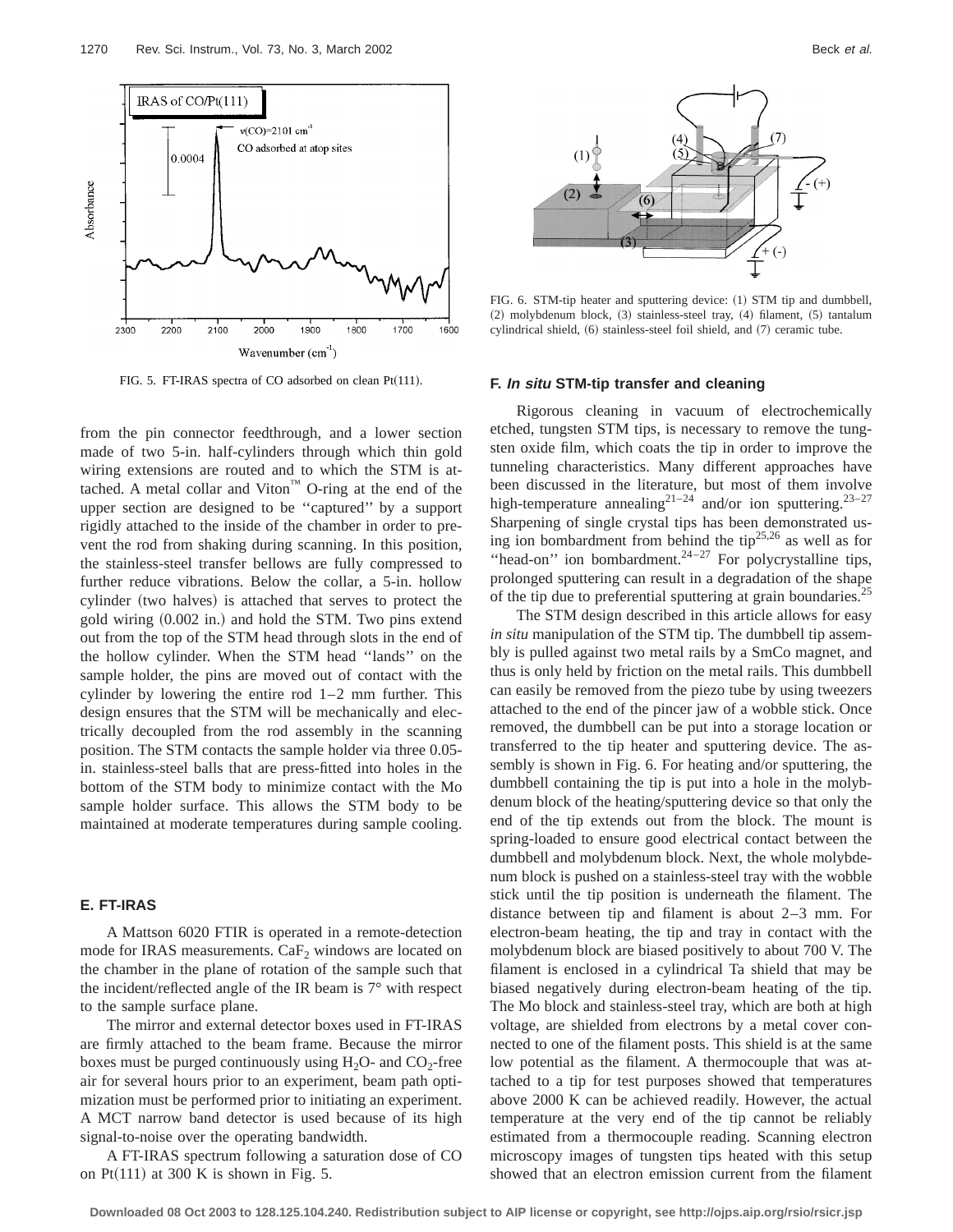of 15 mA at a bias of 700 V  $(10.5 W)$  was sufficient to melt the very end of the tungsten tips.

Alternatively, the tip can be cleaned by ion sputtering. Ions are generated by backfilling the UHV chamber with argon to a pressure of  $5 \times 10^{-5}$  Torr, heating the filament to achieve thermionic emission, and then biasing the Ta shield positively to about 200 V. Ions are then accelerated toward the tip by applying a negative bias of  $-500$  V. These parameters resulted in an ion current of  $0.5 \mu A$  measured at the tip.

After cleaning, the tip can be placed back in the STM head by simply reversing the transfer routine procedure.

# **III. PERFORMANCE**

The STM described here has been used to image various metallic and bimetallic surfaces,<sup>28,29</sup> as well as oxidized  $Sn/Pt$  surface alloys.<sup>30–32</sup> Standard cleaning procedures utilizing ion bombardment and annealing in  $O<sub>2</sub>$  were used to prepare the samples for atomic resolution imaging using STM. To prepare the SnPt surface alloys, we evaporated submonolayer amounts of Sn (6N ingot) from a resistively heated Ta ''boat'' onto the sample. The desorption rate was established with Sn uptake plots produced by using AES. Annealing of the sample results in different ordered alloys depending on the initial Sn coverage and annealing temperature. The chamber base pressure was typically  $2 \times 10^{-10}$ Torr, and the pressure did not exceed  $2 \times 10^{-9}$  Torr during metal dosing.

The STM tips were electrochemically etched from 0.015- in. polycrystalline tungsten wire in a 2 M NaOH solution. They were then dipped in HF for 15–20 s to remove much of the oxide layer and any contamination that may have been deposited during etching.<sup>33</sup> This procedure has resulted in high quality tips that often require no further *in situ* cleaning. During an experiment, tip conditioning is done using voltage pulses, controlled contact with the sample, and, in some cases, field emission. Our tip treatment stage also houses several extra tips in dumbbells that can be used if necessary.

Typical ''large-area'' scans using this setup rarely exceeded 200 nm. Scanning rates depended on the surface topography and area. For small scans  $(50\times50 \text{ Å})$ , rates as high as 8 ms/line were used. Scan rates for most images varied between 30–300 ms/line. The intrinsic resonance frequency for this STM was not measured.



FIG. 8.  $Sn/Pt(111)$  surface alloy showing  $(1)$  defect sites,  $(2)$  antiphase boundary, (3) ordered ( $2\times2$ ) region, and (4) ordered ( $\sqrt{3}\times\sqrt{3}$ )R30° domain. Image size is 7.5×7.6 nm  $(V_t = -276 \text{ mV}, I = 0.46 \text{ nA}).$ 

In our first efforts with this STM, we imaged the  $Pt(111)$ single crystal surface with atomic resolution as shown in Fig. 7. We used these early images to calibrate the piezo deflection using the interatomic spacing  $(2.77 \text{ Å})$  of Pt $(111)$  as a reference.

Figure 8 shows an image of a mixed domain region from a Sn/Pt(111) surface alloy.<sup>28</sup> In this experiment, we were able to observe chemical contrast, imaging alloyed Sn in the surface layer as depressions. Although Sn is known to be physically buckled out from the surface plane by  $0.022 \pm 0.005$  nm according to ion scattering results, $34$  Sn atoms are imaged as *depressions*. This is due to a lower density-of-states for Sn at the Fermi level than for Pt when alloyed as calculated by Pick.<sup>35</sup> More significantly, the measured corrugation for the  $(2\times2)$  and  $(\sqrt{3}\times\sqrt{3})R30^\circ$  regions and domain boundaries differs depending on the number of nearest-neighbor-Sn atoms around a Pt atom, exhibiting *electronic contrast*. This result illustrates the importance of ''ligand'' effects on the chemical properties of  $Sn/Pt(111)$  alloys, which had previously been attributed primarily to site blocking or ''ensemble'' effects.

One of the main advantages of the design of this instrument is the ease of switching between analytical techniques. We were able to perform analyses using several surfacescience techniques on a sample under specific, identical con-



FIG. 7. Atomic resolution image of Pt(111). Image size is  $5.4\times4.2$  nm  $(V_t = -4.46, I = 0.22 \text{ nA}).$ 



FIG. 9. LEED image at  $E_p = 56$  eV of the reconstructed Pt(100) surface showing a  $5\times20$  structure.

**Downloaded 08 Oct 2003 to 128.125.104.240. Redistribution subject to AIP license or copyright, see http://ojps.aip.org/rsio/rsicr.jsp**